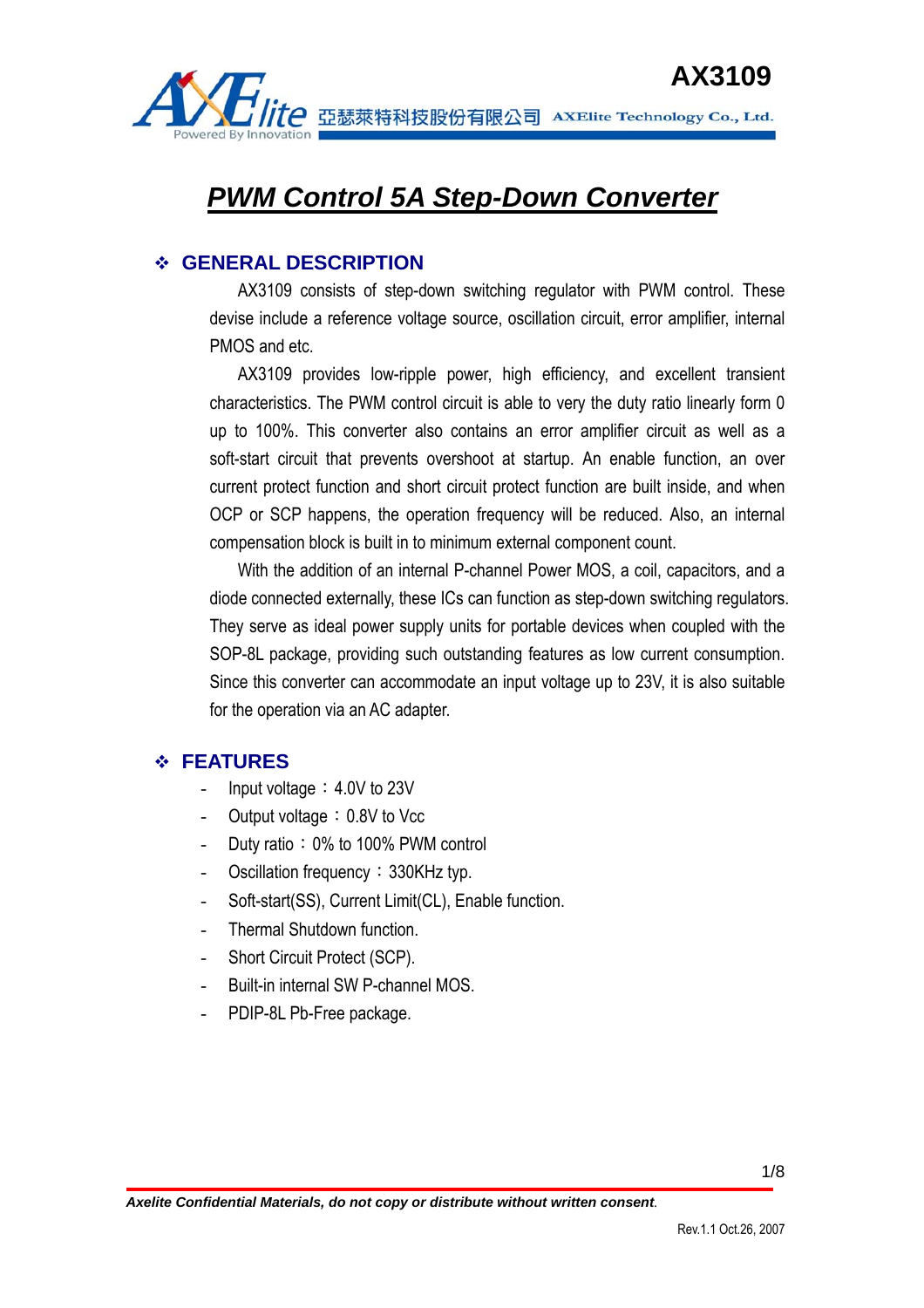

**PWM Control 5A Step-Down** *Converte***r AX3109**

亞瑟萊特科技股份有限公司 AXElite Technology Co., Ltd.

**Block Diagram** 



# **PIN ASSIGNMET**

The package of AX3109 is PDIP-8L; the pin assignment is given by:



| Name                   | <b>Description</b>                                                                                              |  |  |  |
|------------------------|-----------------------------------------------------------------------------------------------------------------|--|--|--|
| ΕN                     | Power-off pin<br>H: normal operation(Step-down)<br>L: Step-down operation stopped<br>(All circuits deactivated) |  |  |  |
| Comp                   | Compensation pin                                                                                                |  |  |  |
| <b>OCSET</b>           | Add an external resistor to set max<br>switch output current.                                                   |  |  |  |
| <b>V</b> <sub>cc</sub> | IC power supply pin                                                                                             |  |  |  |
| <b>SW</b>              | pin. Connect external<br>Switch<br>inductor/diode here.                                                         |  |  |  |
| Vss                    | GND pin                                                                                                         |  |  |  |
| FR                     | Feedback pin                                                                                                    |  |  |  |

# **ORDER/MARKING INFORMATION**



2/8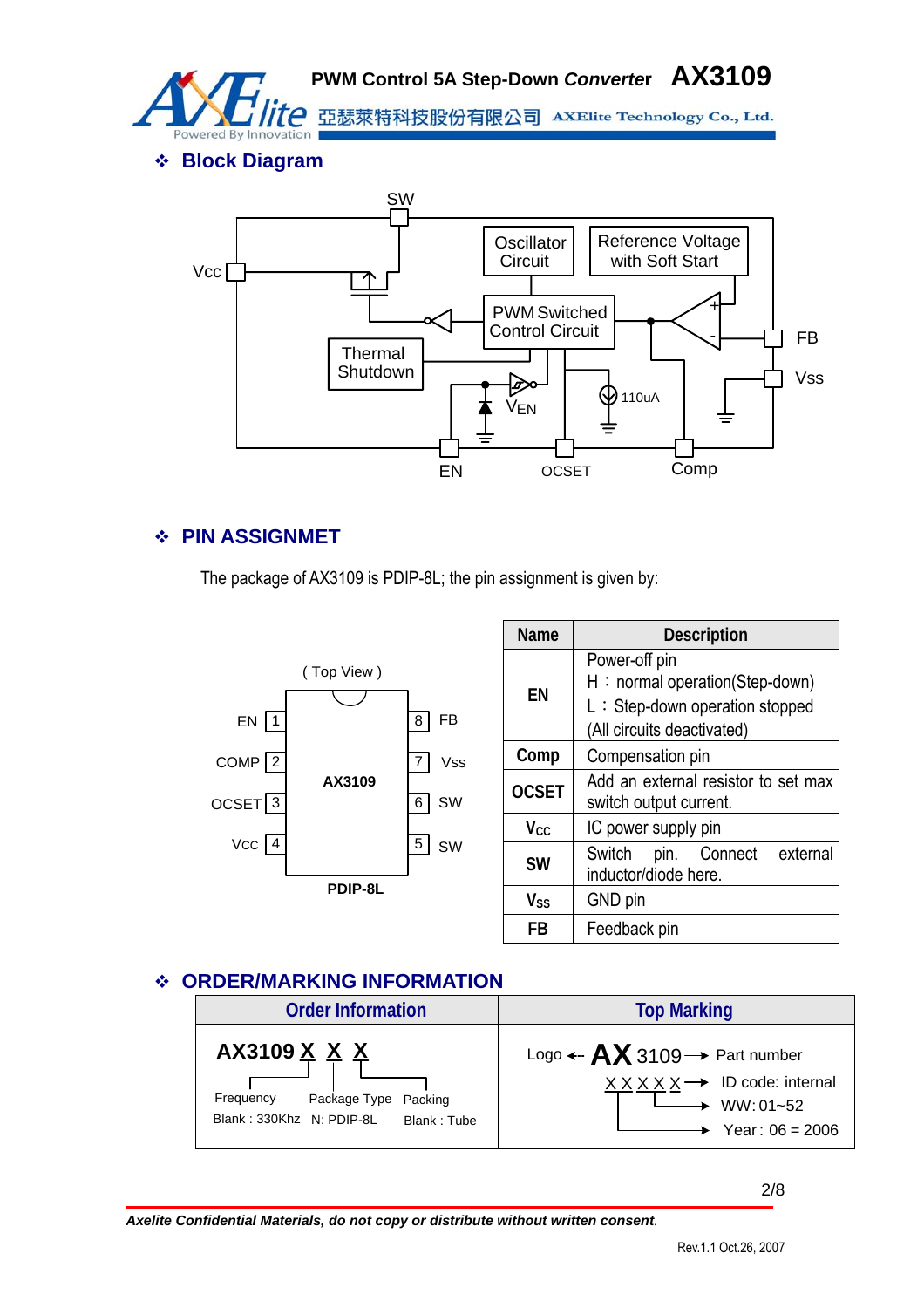

# **Absolute Maximum Ratings** (at Ta=25℃)

| <b>Characteristics</b>                      | Symbol               | Rating                           | <b>Unit</b>         |
|---------------------------------------------|----------------------|----------------------------------|---------------------|
| <b>VCC Pin Voltage</b>                      | $V_{CC}$             | $V_{SS}$ - 0.3 to $V_{SS}$ + 25  | V                   |
| Feedback Pin Voltage                        | $V_{FB}$             | $V_{SS}$ - 0.3 to $V_{CC}$       | V                   |
| <b>ON/OFF Pin Voltage</b>                   | V <sub>EN</sub>      | $V_{SS}$ - 0.3 to $V_{CC}$ + 0.3 | V                   |
| Switch Pin Voltage                          | $V_{SW}$             | $V_{SS}$ - 0.3 to $V_{CC}$ + 0.3 | V                   |
| Power Dissipation                           | <b>PD</b>            | Internally limited               | mW                  |
| Storage Temperature Range                   | $T_{ST}$             | $-40$ to $+150$                  | $\int_{0}^{\infty}$ |
| <b>Operating Junction Temperature Range</b> | ТJ                   | $-20$ to $+125$                  | $\int_{0}^{\infty}$ |
| <b>Operating Supply Voltage</b>             | $V_{OP}$             | $+4$ to $+23$                    | V                   |
| Thermal Resistance from Junction to case    | $\theta_{\text{JC}}$ | 20                               | $\degree$ C/W       |
| Thermal Resistance from Junction to ambient | $\theta_{JA}$        | 45                               | $\degree$ C/W       |

Note :  $\theta$  JA is measured with the PCB copper area(need connect to SW pins) of approximately 1 in<sup>2</sup>(Multi-layer).

# **Electrical Characteristics** (VIN = 12V, Ta=25°C, unless otherwise specified)

| Characteristics                   | Symbol            | Conditions                                                           |                       | Min            | <b>Typ</b>     | <b>Max</b>               | <b>Units</b>         |
|-----------------------------------|-------------------|----------------------------------------------------------------------|-----------------------|----------------|----------------|--------------------------|----------------------|
| Feedback Voltage                  | $V_{FB}$          | $IOUT=0.2A$                                                          |                       | 0.784          | 0.8            | 0.816                    | V                    |
| Quiescent Current                 | Icco              | V <sub>FB</sub> =1.2V force driver off                               |                       |                | 3              | 5                        | mA                   |
| <b>Feedback Bias Current</b>      | I <sub>FB</sub>   | $I_{\text{OUT}} = 0.2A$                                              |                       | ä,             | 0.1            | 0.5                      | uA                   |
| Shutdown Supply Current           | $I_{SD}$          | $V_{EN} = 0V$                                                        |                       | $\blacksquare$ | $\overline{2}$ | 10                       | uA                   |
| OCSET pin bias current            | <b>locset</b>     |                                                                      |                       | 95             | 110            | 125                      | uA                   |
| <b>Switch Current</b>             | $I_{SW}$          |                                                                      |                       | 6.0            |                |                          | A                    |
| Line Regulation                   |                   | $\triangle$ Vout/Vout   Vcc = 5V~23V, Iout=0.2A                      |                       | ÷,             | 0.6            | 1.2                      | $\%$                 |
| Load Regulation                   |                   | $\triangle V_{\text{OUT}}/V_{\text{OUT}} I_{\text{OUT}}$ = 0.2 to 5A |                       |                | 0.3            | 0.5                      | $\%$                 |
| <b>Oscillation Frequency</b>      | F <sub>osc</sub>  | SW pin                                                               |                       | 260            | 330            | 400                      | <b>KHz</b>           |
| EN<br>Pin<br>input<br>Logic       | $V_{SH}$          | High (regulator ON)                                                  |                       | 2.0            | $\blacksquare$ |                          |                      |
| threshold voltage                 | $V_{SL}$          | Low (regulator OFF)                                                  |                       |                |                | 0.8                      | V                    |
|                                   | $I_{SH}$          | $V_{EN} = 2.5V$ (ON)                                                 |                       | ÷,             | 20             |                          | uA                   |
| <b>EN Pin Input Current</b>       | $I_{SL}$          | $V_{EN} = 0.3V$ (OFF)                                                |                       |                | $-10$          | ä,                       | uA                   |
| Soft-Start Time                   | $T_{SS}$          |                                                                      |                       | 0.3            | 4              | 8                        | ms                   |
|                                   | R <sub>DSON</sub> | $V_{CC}$ =5V, $V_{FB}$ =0V                                           |                       |                | 80             | 140                      | $m\Omega$            |
| Internal MOSFET R <sub>DSON</sub> |                   | $V_{CC} = 12V$ , $V_{FB} = 0V$                                       |                       | ÷,             | 55             | 90                       |                      |
|                                   | <b>EFFI</b>       | $V_{\text{OUT}} = 5V$                                                | $I_{\text{OUT}} = 3A$ | $\blacksquare$ | 91             | $\overline{\phantom{a}}$ |                      |
| Efficiency                        |                   |                                                                      | $I_{OUT} = 4A$        | ä,             | 90             | ٠                        | $\%$                 |
| Thermal shutdown Temp             | <b>TSD</b>        |                                                                      |                       |                | 125            |                          | $\mathrm{C}^{\circ}$ |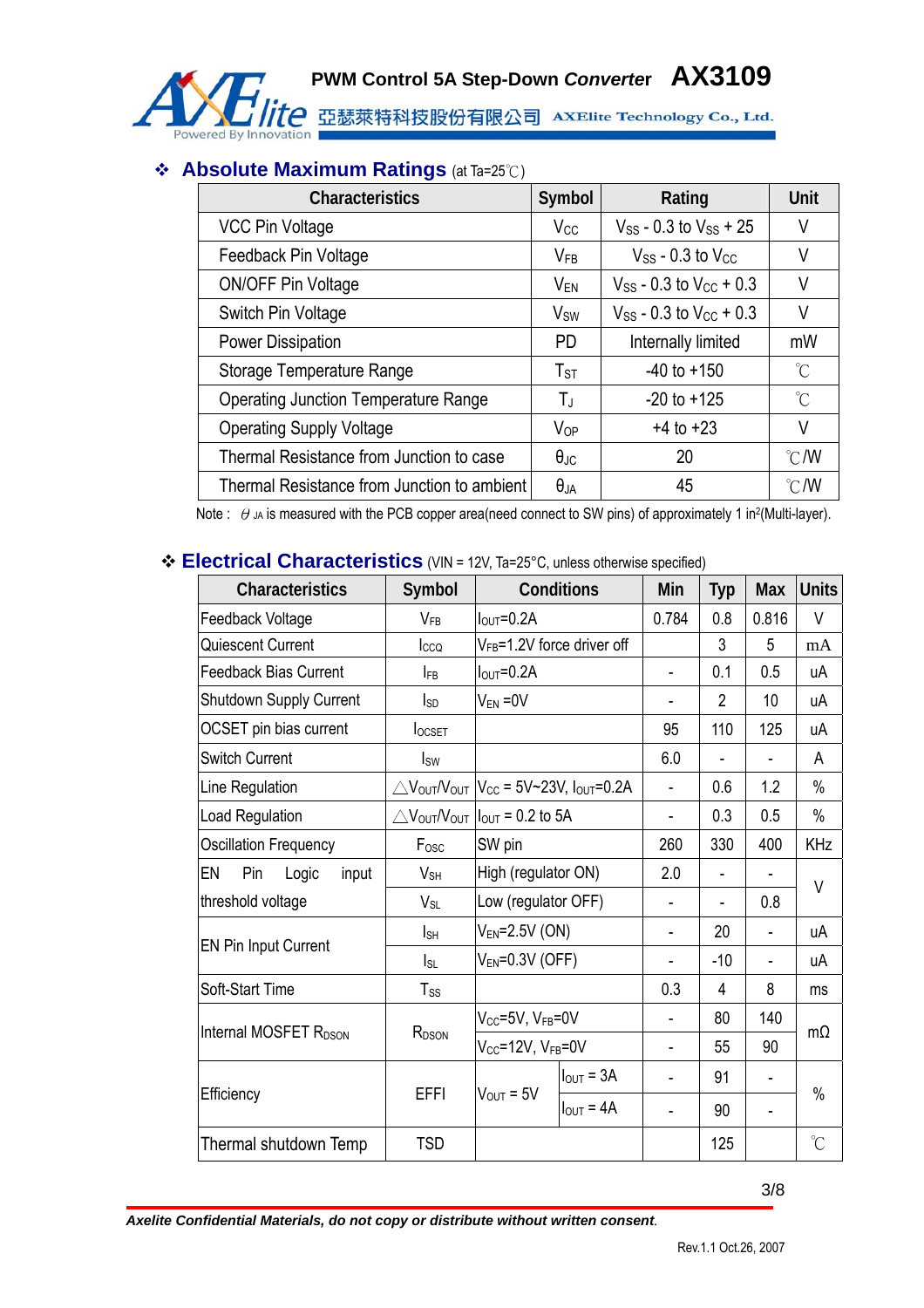

# **Application Circuit**



| <b>Compensation Capacitor Selection(AL CAP)</b> |              |                |      |     |      |  |
|-------------------------------------------------|--------------|----------------|------|-----|------|--|
| VIN                                             | νουτ         | R <sub>3</sub> | C7   |     | C9   |  |
| $5 - 16V$                                       | 5.0/3.3/2.5V | 3.9K           | 10nF | 1nF | Open |  |

| L1 recommend value $(V_{IN}=12V)$               |      |      |      |      |  |  |  |
|-------------------------------------------------|------|------|------|------|--|--|--|
| 3.3V<br>5V<br>2.5V<br>1.8 V<br>V <sub>ουτ</sub> |      |      |      |      |  |  |  |
| $I_{\text{OUT}} = 3A$                           | 12uH | 15uH | 18uH | 22uH |  |  |  |
| $I_{\text{OUT}} = 5A$                           | 8uH  | 10uH | 12uH | 15uH |  |  |  |

# **Function Descriptions**

### **PWM Control**

The AX3109 consists of DC/DC converters that employ a pulse-width modulation (PWM) system. In converters of the AX3109, the pulse width varies in a range from 0 to 100%, according to the load current. The ripple voltage produced by the switching can easily be removed through a filter because the switching frequency remains constant. Therefore, these converters provide a low-ripple power over broad ranges of input voltage and load current.

### **PCB Layout Guide**

If you need low Tc & Tj or large PD(Power Dissipation), The dual SW pins(5&6) on the PDIP-8L package are internally connected to die pad, The PCB layout should allow for maximum possible copper area at the SW pins.

- 1. Connect C3 to  $V_{CC}$  pin as closely as possible to get good power filter effect.
- 2. Connect  $R5$  to  $V_{CC}$  pin as closely as possible.
- 3. Connect ground side of the C2 & D1 as closely as possible.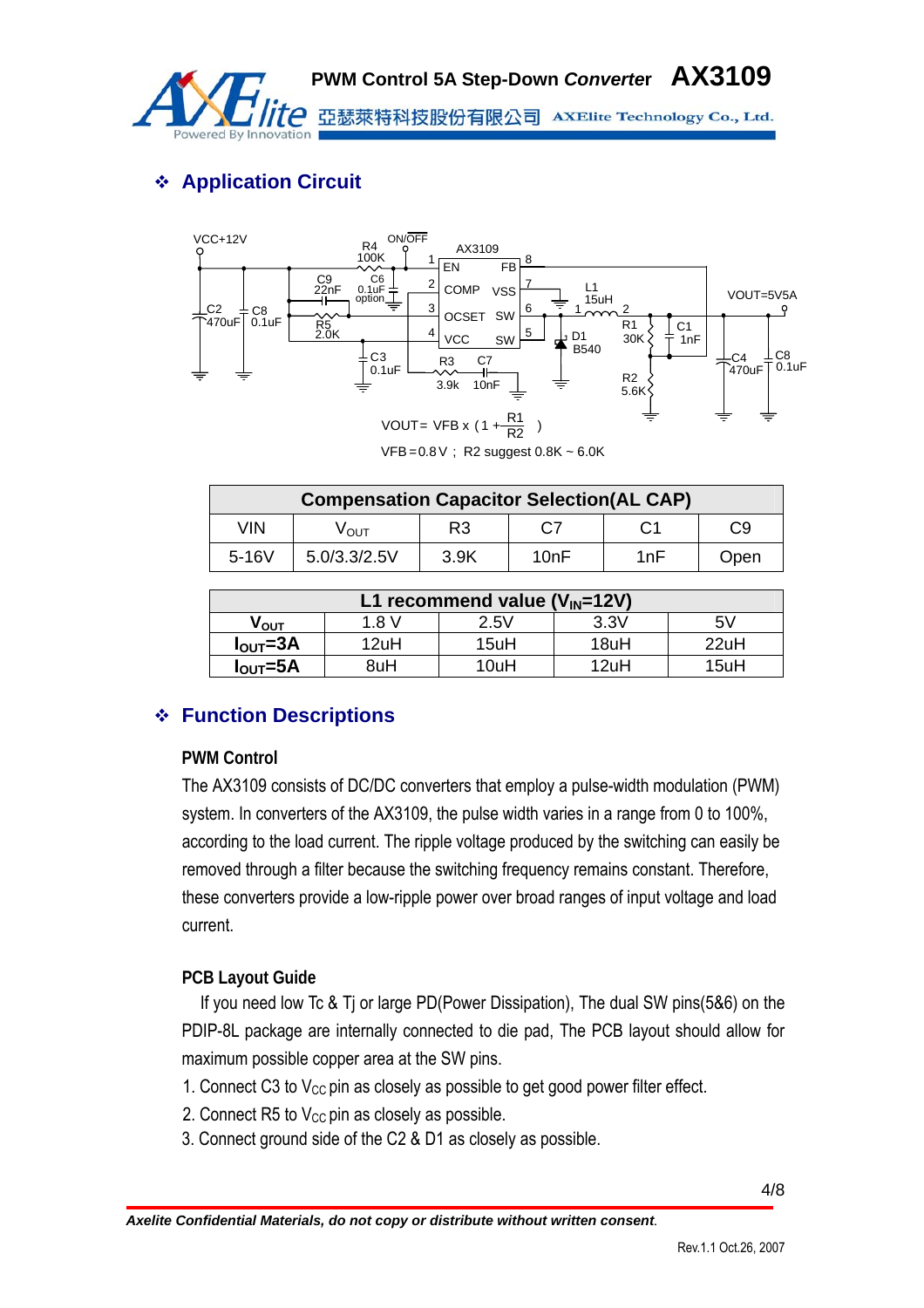

#### **RDS(ON) Current Limiting**

The current limit threshold is setting by the external resistor  $(R5)$  connecting from  $V_{CC}$ supply to OCSET pin. The internal 110uA sink current crossing the resistor sets the voltage at pin of OCSET. When the PWM voltage is less than the voltage at OCSET, an over-current condition is triggered. Please refer to the formula for setting the current limit value:

$$
I_{SW(MAX)} = \frac{I_{OCSET \times R3 + 0.11}}{R_{DS(ON)}}
$$

( Normally, The  $I_{SW(MAX)}$  setting more than  $I_{OUT}$  1.5~2.5A).

Example:

$$
I_{SW} = (110uA * 2.0k + 0.11)/50m\Omega = 6.6A - VIN(12V)
$$

#### **Setting the Output Voltage**

Application circuit item shows the basic application circuit with AX3109 adjustable output version. The external resistor sets the output voltage according to the following equation:

$$
V_{\text{OUT}} = 0.8V \times \left(1 + \frac{R1}{R2}\right)
$$

Table 1 Resistor select for output voltage setting

|             |                | ັ              |  |
|-------------|----------------|----------------|--|
| <b>VOUT</b> | R <sub>2</sub> | R <sub>1</sub> |  |
| 5V          | 1.3K           | 6.8K           |  |
|             | 5.6K           | 30K            |  |
| 3.3V        | 1.5K           | 4.7K           |  |
|             | 5.6K           | <b>18K</b>     |  |
| 2.5V        | 2.2K           | 4.7K           |  |
|             | 5.6K           | 12K            |  |
| 1.8V        | 2K             | 2.5K           |  |
|             |                |                |  |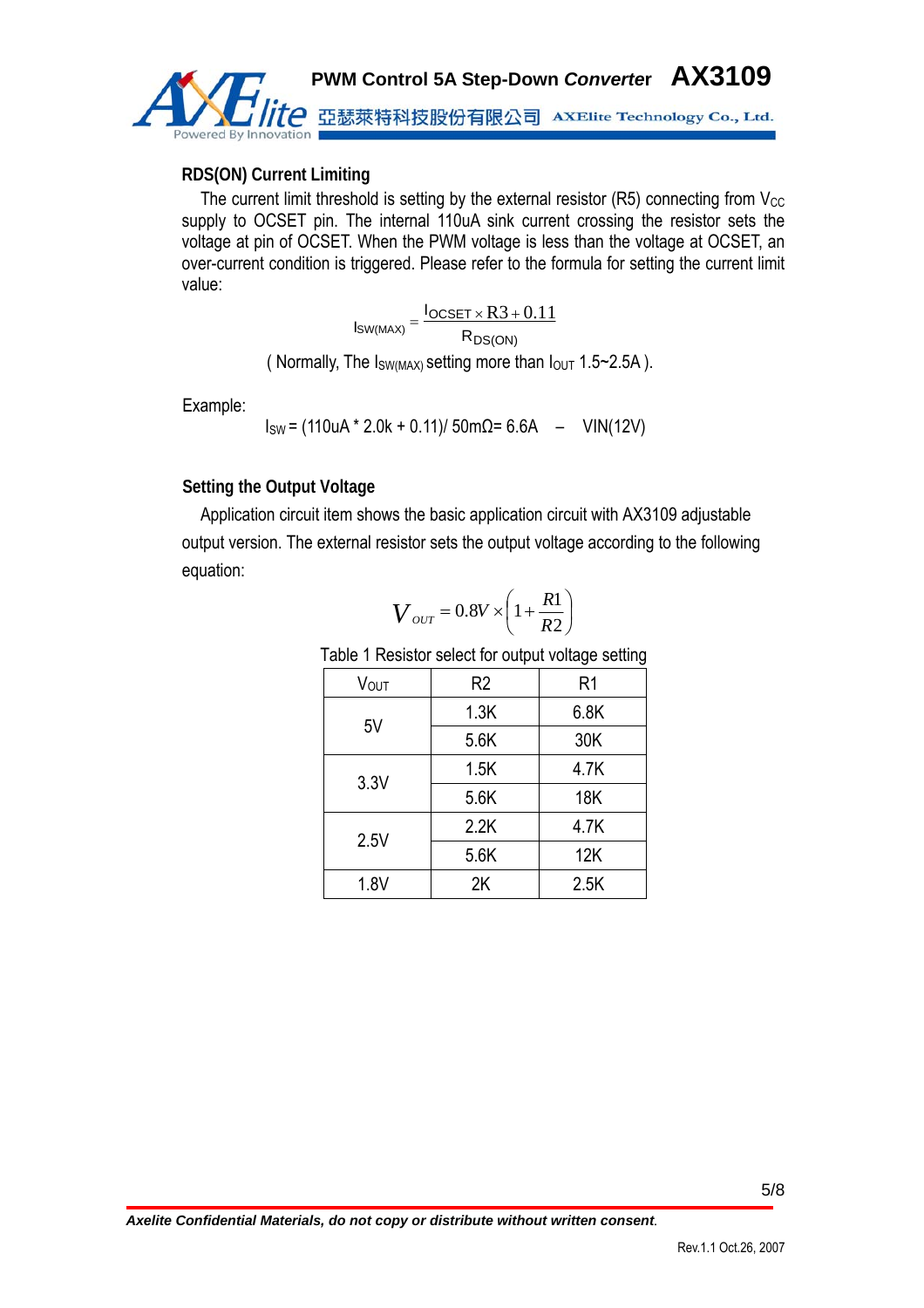

# **PWM Control 5A Step-Down** *Converte***r AX3109**

亞瑟萊特科技股份有限公司 AXElite Technology Co., Ltd.

# **Typical Characteristics**











#### **FOSC VS VIN FOSC VS TEMPERATURE**



#### **VFB VS TEMPERATURE ICCQ VS TEMPERATURE**



6/8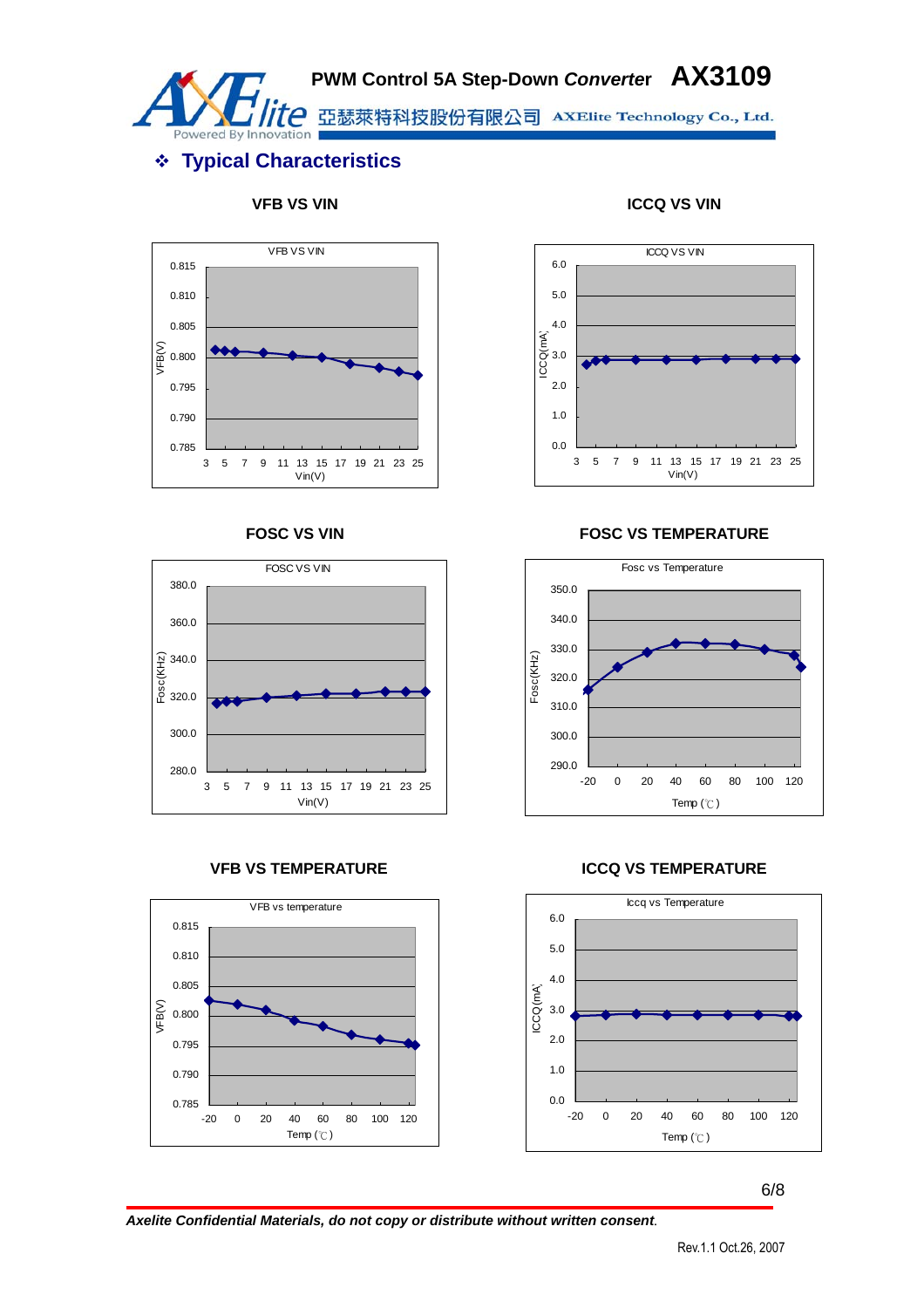

# **Typical Characteristics**